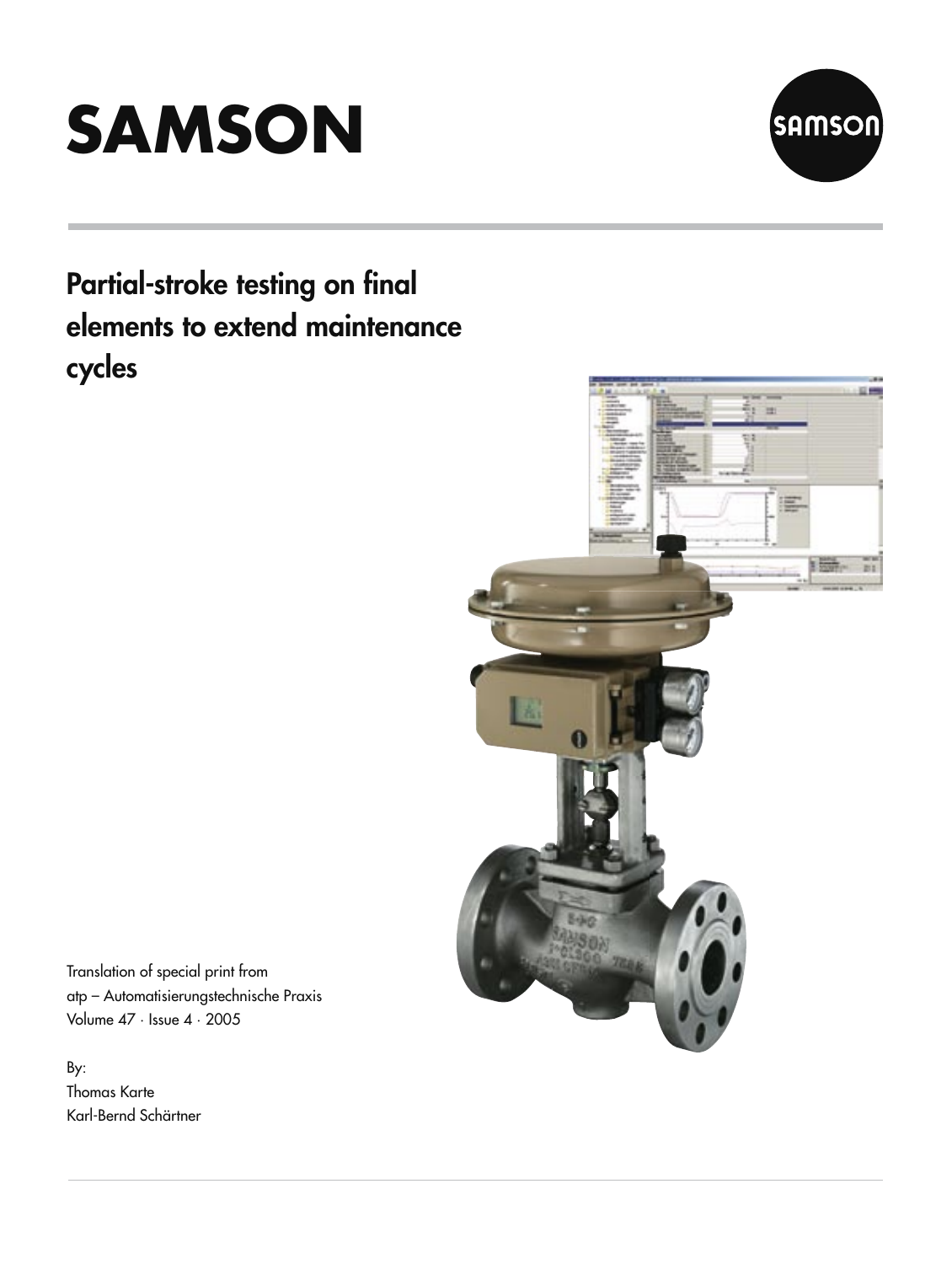## Partial-stroke testing on final elements to extend maintenance cycles

Thomas Karte, SAMSON AG and Karl-Bernd Schärtner, SAMSON AG

In the process industry, the testing of safety instrumented systems is an inherent part of the safety approach. Usually, function tests are performed once a year on the entire instrumented system, consisting of sensor, logic solver, and final element. Further scheduled testing routines depend on local requirements and even involve removing valves from the plant and inspecting them in the workshop. These common procedures have not lost their importance even in view of the IEC 61508 and IEC 61511 standards. However, these standards require a

quantitative analysis of safety equipment and SIL (Safety Integrity Level) ratings. The probability of failure for the safety loop and its individual components need to be calculated. The degree of coverage of the performed tests plays a key role. As a result, maintenance cycles can be planned more flexibly and even extended in some cases. This changed approach to safety is accompanied by the development of smart positioner diagnostics. This article discusses the opportunities of partial-stroke testing and the risks involved.

Keywords: IEC 61508/IEC 61511/final elements/process valves/partial stroke/maintenance cycle

#### 1. Determining the SIL rating

The IEC 61508 and IEC 61511 standards focus on life cycle management. Specifications on the reliability of safety equipment are determined by performing a risk analysis of the plant that is to be operated ranging from SIL 1 to SIL 4. A combination of safety loop sizing and scheduled maintenance action is required to meet the specifications (Fig. 1).



Fig. 1: Variables influencing the SIL rating

The design is steered by the decision for a one-channel or multi-channel version. The resulting Hardware Fault Tolerance (HFT) describes the safety equipment's ability to function when one or more faults occur. In the case of the multi-channel version, failures with a common source are to be observed which are described by the beta factor. This factor indicates the probability of failure due to systematic failures. As a result, diversified technologies are preferred, for example, various measuring principles for multi-channel pressure measurement. The failure rate (lambda) of the entire safety loop must be specified in a quantative form. Usually, this requires the rates of failure of individual devices. However, a SIL rating can only be determined when these three variables are combined with the intended maintenance strategy. An obligatory Probability of Failure on Demand (PFD) is derived in a simplified calculation [1] to comply with the standard.

PFD avg =  $\frac{1}{2} \lambda_d \cdot T$ Lambda: Dangerous failure rate T: Test interval

This model-type calculation is based on the assumption that the device functions properly after a test. This approach is, however, not always appropriate. If all failure mechanisms are not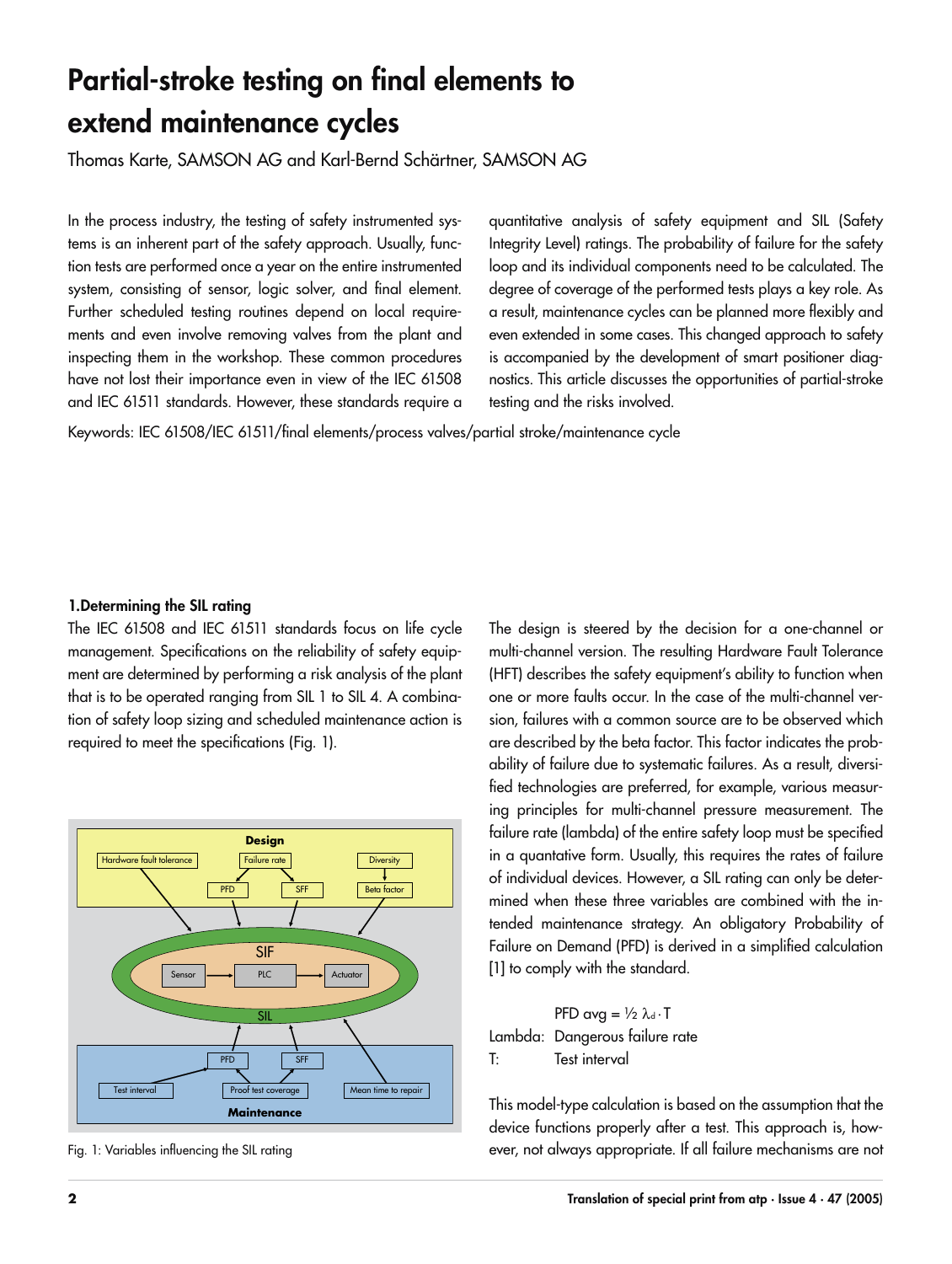reliably covered by the test, i.e. the proper working condition cannot be proved sufficiently, the diagnostic coverage is used to describe it. Furthermore, any possible faults must be classified in safe and unsafe faults and the ratio between both of them is integrated as the Safe Failure Fraction (SFF) into the achievable SIL rating. Various sections of the standard contain tables that specifiy the consequences for the SIL rating for all six variables influencing the SIL rating.

2. Partial-stroke testing, test interval, and diagnostic coverage Control valves in safety-related applications are subject to particular stress as they come directly into contact with the process medium. In cases where the valves are designed to function as mere shut-off valves, they are not activated in normal operation and can be stuck in the same position over months or years owing to the plant conditions. Consequently, control valves are usually regarded as the plant components with the lowest amount of availability [1]. It is therefore not surprising that the target involves meeting the conflicting demands of long plant life cycle as well as high availability of the safety equipment (low PFD) by increasing the test frequency in running operation, better known as partial-stroke tests. The valve is moved by approx. 10 to 15 % of its travel while the plant is running. It is still possible to prove that the valve moves while the operation of the plant is not impaired. It is immediately clear that partial-stroke testing enables the detection of some failure mechanisms such as seizure of the plug in the final position. Other failure mechanisms such as tight shutoff at the seat cannot be detected. The formula used to express this is [5,6]:

$$
\mathsf{PFD}_{\text{(1oo1)}} = \mathsf{DC} \cdot \lambda_d \; \mathsf{TI}_\circ / 2 + (1 \text{-DC}) \cdot \lambda_d \cdot (\mathsf{TI}_m / 2)
$$

- $\lambda_d$  = Dangerous failure rate
- $TI<sub>a</sub> = Partial-stroke test interval$
- $Ti<sub>m</sub>$  = Test interval for manual testing
- DC = Diagnostic coverage factor

The formula is easily understood. The probability for non-detectable faults remains the same, while detectable faults are included in the entire PFD with the shortened testing time, resulting in a lower input. On the whole, a lower and better PFD arises as the achievable result depends on the diagnostic coverage and the selected test frequency.

It is difficult to precisely determine the quantative diagnostic coverage. Indiscriminate specifications on the effects of a partial-stroke test are often publicized: 13,000 years MTBF achievable. Such a general statement is, however, inappropriate since the characteristics of the equipment used and the process involved are also decisive. The FMEDA must be regarded as the initial step of a quantative assessment. An FMEDA is a possible way to list the individual failure sources for equipment, to describe their frequency of occurrence in figures, and to categorize them as safe or unsafe as stipulated by IEC 61508. The results are usually presented in tables, individual failures are listed and their effects on the PFD described. This can be extended by including the detectablity using partial-stroke testing and may be upgraded by adding special features of faults that allow faults to be pinpointed (Table 1).

| Table 1: Example of a FMEDA with diagnostics acc. to [2] |                      |               |                                                    |                                        |
|----------------------------------------------------------|----------------------|---------------|----------------------------------------------------|----------------------------------------|
| <b>Components</b><br><b>Actuator</b>                     | <b>Faults</b>        | Safe / unsafe | Diagnostics possible using partial-<br>stroke test | Tool                                   |
| Piston sealing                                           | Leakage              | Safe          | Yes                                                | Transit time or valve position         |
| Spring broken                                            | Actuator cannot move | Unsafe        | Yes                                                | Observing deflection                   |
| Piston stem                                              | Stuck                | Unsafe        | Yes                                                | Transit time, dead time, friction test |
| Solenoid valve                                           |                      |               |                                                    |                                        |
| Coil                                                     | Short-circuit        | Safe          |                                                    | Transit time                           |
| Spring broken                                            | Unable to vent       | Unsafe        | Only if solenoid valve is included in test         | Transit time or valve position         |
| Piston                                                   | Stuck                | Unsafe        | Only if solenoid valve is included in test         | Transit time or valve position         |
| Mechanical attachment                                    |                      |               |                                                    |                                        |
| Actuator/valve linkage                                   | Mechanical play      | Unsafe        | Yes                                                | Analysis of travel/time graph          |
| Pneumatic connection                                     | Leakage              | Safe          | Yes                                                | Transit time or valve position         |
| Valve                                                    |                      |               |                                                    |                                        |
| Ball                                                     | Stuck                | Unsafe        | Yes                                                | Transit time, friction test            |
| Ball                                                     | Foreign body in seat | Unsafe        | Full stroke test                                   | Valve position, zero point shift       |
| Seal                                                     | Leakage              | Unsafe        | Partly by performing a full stroke test            | Valve position, zero point shift       |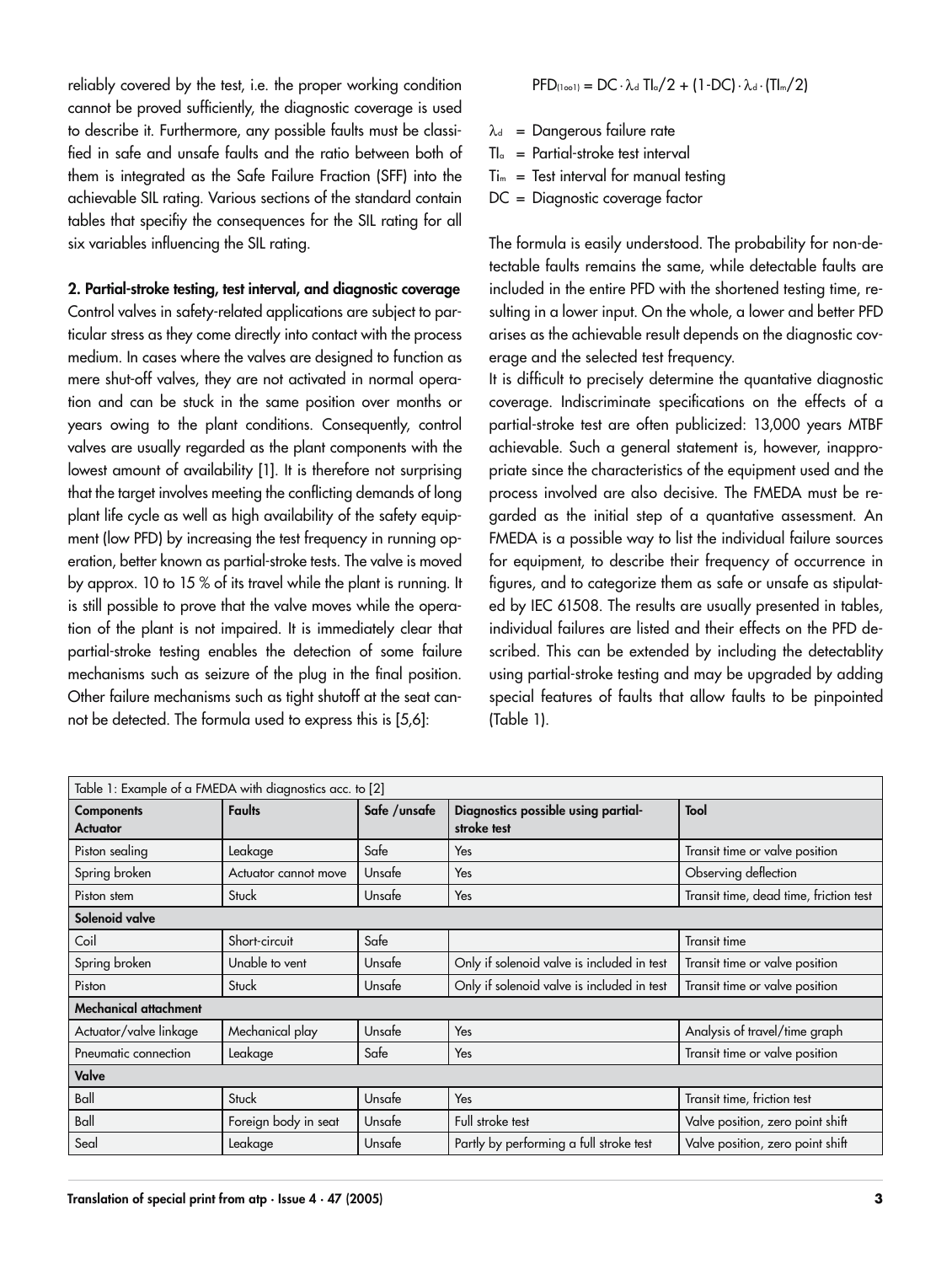The SIL rating is always based on a Safety Instrumented Function (SIF). The entire control loop is taken into account and not just the valve on its own. A control loop for safeguarding against excessive temperature, for example, consists of a temperature sensor, PLC, and valve together with all connecting lines and fittings. The valve itself in a safety loop comprises the actual final control element, the pneumatic actuator, solenoid valve to trigger emergency shutdown, and the limit switch (Fig. 2). The mechanical and electric connections as well as the pneumatic piping play a key role, particularly in the failure analysis as operational experience with control valves has shown. The way the valve is mounted is of major importance, e.g. integral attachment, assembly of components, or whether the pneumatic components are flange connected or hooked up.

In any case, the results achieved by theoretical and calculated analysis need to be critically assessed and compared with past plant experiences by process engineers. For instance, [7] shows that a diagnostic coverage greater than 70 % cannot be achieved. This conclusion is based on quantative data from the OREDA manual and refers to the conditions in offshore plants. Another example is illustrated by the procedure in the chemical industry which stipulates the use of two-channel instruments in the VDI 2180 standard and the NAMUR recommendation NE 31 in the risk area II covering higher risk. This kind of procedure proven in practice should not be just abandoned in favor of purely calculated results.

The reliablity of the diagnostics must be looked at more closely. In case of partial-stroke testing, the evidence that the test has actually been implemented is important, and not just the test procedure itself. Software-generated artifacts such as the feedback of obsolete data or even the incorrect display of a valve actuation that never actually took place, must be reliably pre-



Fig. 2: Typical shut-off valve with actuator, solenoid valve, proximity switches

vented. After such evidence on the actual implementation of the test has been produced, the logging of parameters that bring more information can be beneficial. A whole range of modern diagnostic options in a positioner are available [2]. For example:

- Valve transit time
- Dead time
- Rise time
- Measured friction
- The use of supplementary sensors, for example, to measure the structure-borne noise to detect leakage

Other practices or parameters can also be used depending on the situation.

#### 3 Implementation and integration in the plant

The article [7] describes the options for performing a partialstroke test. The manual procedure is most common, where the valve stroke is limited by a mechanical device or by a groove/ pin arrangement. The connected solenoid valve is triggered on site by service staff who also monitor the test procedure and document the results. Automatic partial-stroke testing procedures include:

- Control over the safety-related control loop where the solenoid valve is controlled either directly or by pulsing
- Use of a positioner with the option of moving the valve to a certain set point within the valve's operating range. This positioner can be used in addition to a solenoid valve or instead of a solenoid valve.

The second procedure (positioner) is the best option as the question involving real-time signal transmission is not significant because fast movements can be recorded directly at the valve and the diagnostic parameters transmitted locally thanks to the features of modern digital positioners [2]. Furthermore, the full function range of modern devices can be completely used. In safety loops, a limit switch is usually used in addition to the positioner with diagnostics and the solenoid valve. Position feedback is useful for more detailed monitoring. In case a positioner similar to Fig. 3 is used, all components are contained in one housing, which minimizes mechanical, electrical, and pneumatic connections in a particularly rugged design. The integration of all components into one housing is enhanced by the integral attachment of the positioner, minimizing the number of necessary connections to the actuator and valve, which makes them very robust and protects moving parts (Fig. 4).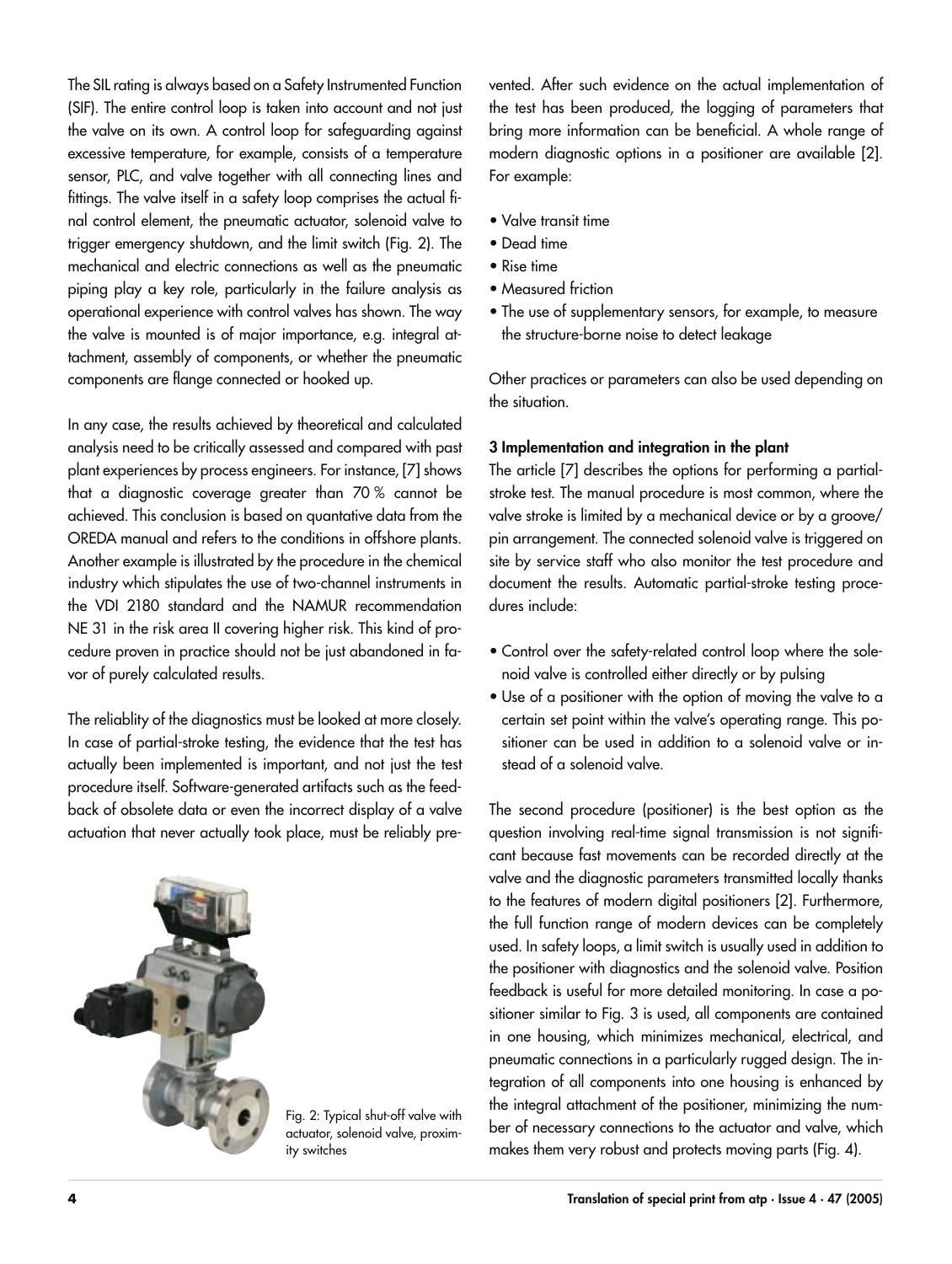

Fig. 3: Positioner with integrated limit switch and solenoid valve

In addition to the selected arrangement and design of individual components, which play a key role in the availability (PFD), the diagnostic method and the achievable results are determined by it to a great extent as well. The FMEDA explained in section 2 must therefore be based on the whole function block consisting of valve, actuator, accessories, the selected attachment, and the operating conditions in the intended process. Realistic ratings for the degree of diagnostic coverage can be achieved by including the diagnostics of the selected equipment in this special combination of devices and the particular environment. However, observing the components individually and adding up the individual results, even possibly based on laboratory investigations, is not regarded to be representational.

A partial-stroke test can be triggered either on site or over HART protocol. Alternatively, the test can be triggered automatically according to a time schedule. The necessary valida-



Fig. 4: Integral positioner attachment

tion of the partial-stroke test, i.e. whether the test has actually been performed and the point in time when it took place, can be implemented particularly effectively when the described combination of devices is connected to a customary safety-related PLC. The limit switch in the positioner that functions independently from the microprocessor is set to the target value required to trigger the partial-stroke test. Its signal is logged, time-stamped, and stored by the safety-related PLC. This signal chain using exclusively certified components (limit switch, standard input of the safety-related PLC, PLC software) guarantees a reliable result (Fig. 5).



Fig. 5: Positioner with safety-related PLC to log the partial-stroke test

This instrumentation is particularly beneficial as only tested components available on the market are used which have already been proven in practice and whose reliablity has been verified. The use of specially developed instruments is avoided.

Integration into an existing automation plant needs to take into account any already existing structures. A valve in the safety loop that is capable of performing a partial-stroke test must be integrated in two ways. The safety function is triggered by the safety-related PLC, with solenoid valve being wired correspondingly. Similarly, the limit switch signal needs to be registered at this point. The integration into a standard asset management system, as part of the process control system, is particularly suitable for extensive diagnostics and analysis of the data logged in the positioner. Fig. 6 shows a corresponding set-up.

Fig. 7 demonstrates a possible set-up when shut-off valves and control valves are condensed into one unit. In this case, the control valve is constantly in action, requiring no additional triggering or, at the most, a very small impulse that does not affect the control process. The fundamental principle of prolonging test intervals through online diagnostics is still effective in this case.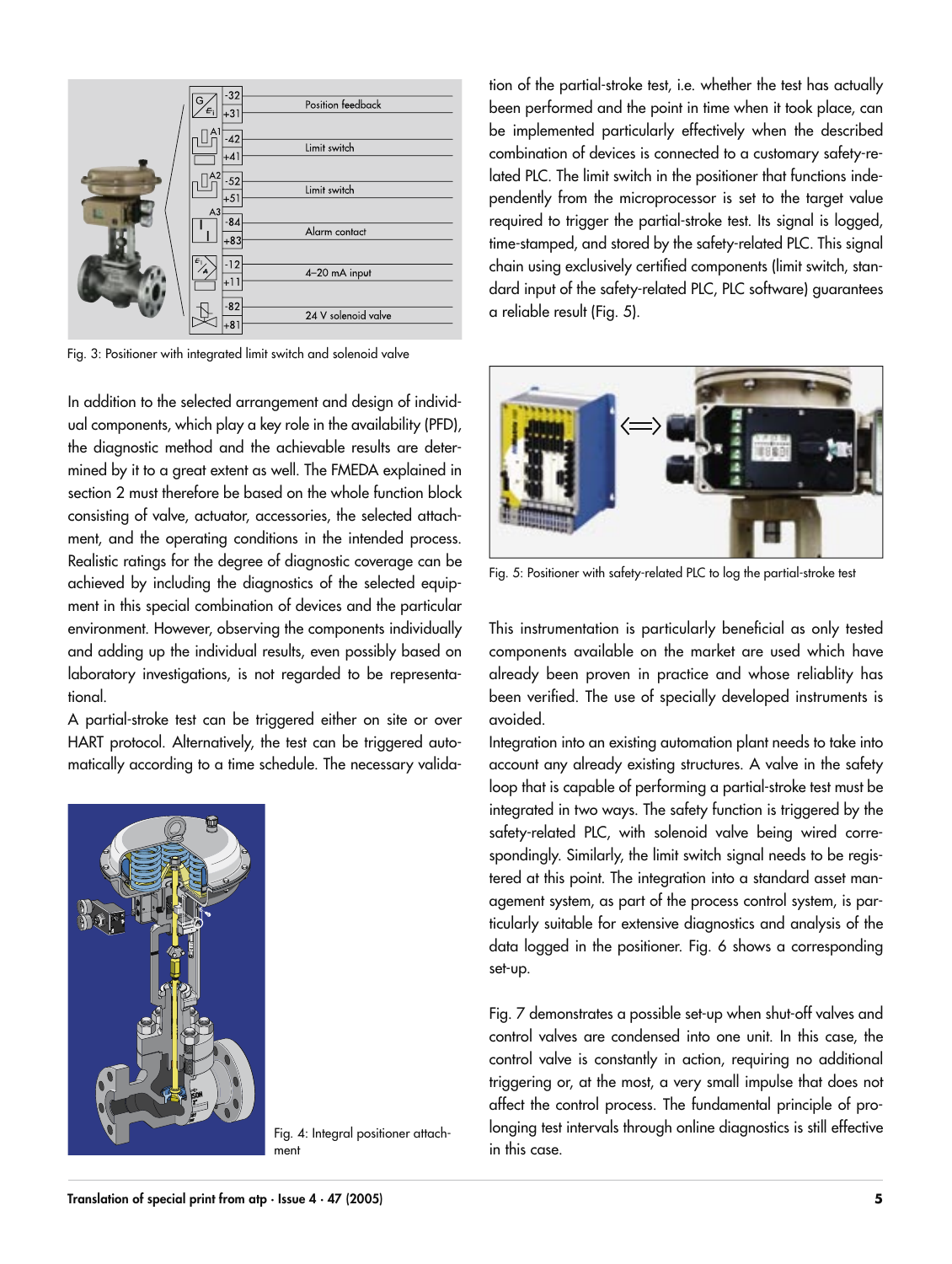

Fig. 6: Positioner set-up



Fig. 7: Positioner 2 set-up

The solenoid valve is not needed if the positioner is certified similar to a solenoid valve for emergency shutdown, i.e. it switches off the power supply and reliably vents the pneumatic output. In place of the solenoid valve, the 4-20 mA input signal of the positioner is connected to the safety-related PLC. For this purpose, customary printed circuit boards for the PLC are available. Integration into the asset management system of the process control system to trigger the partial-stroke test and to transmit diagnostic data is performed exclusively over HART protocol in this case.

#### 4. Extended options

As already described, the use of partial-stroke testing on a shut-off valve requires the attachment of a positioner, which replaces or upgrades the previously used solenoid valve. Due to this higher amount of investment, it makes sense to make full use of the available functions of this equipment.

As complete test coverage using online procedure such as partial-stroke testing is only possible in rare cases, the demand for complete testing of the shut-off valve remains. The selected method must fulfill the principle stipulated in IEC 61511, i.e. the functionality must be guaranteed after completion of the test. In theory, the failure rate for activation directly after the test must be zero. This kind of thorough testing is usually associated with plant shutdown. In practice, the safety loops are activated, partly even the leakage across the valve is measured, even removing the valves to examine them and to perform maintenance work in the workshop is common practice. Quantitative analysis, e.g. in the scope of an FMEDA, to determine which action is necessary to achieve complete test coverage, would be more appropriate.

Extended instrumentation with a positioner instead of a solenoid valve can be used to reduce cost of ownership. The essential objective must be to simplify testing also for offline tests using automation, where possible, while increasing the scope of the test statements. The prime objective is to avoid removing the valve from the pipeline as well as to shorten the test intervals for on-site tests, to automize the tests, and to simplify the necessary documentation procedures. Possible approaches are described below:

- Recording operating times, operating modes, the number of valve activations, and the strokes performed can help to predict wear and maintenance requirements. At the same time, these data can be used to make statements on the operational proof of the equipment.
- The operating conditions of valves can be monitored for exceeding permissible limits, for example, temperature or supply pressure, etc.
- Operating modes that accelerate wear can be avoided. For example, rigorous strokes at high speed to the final position can be avoided by appropriate damping.
- Activation of a normally open valve or a solenoid valve in the final position at regular intervals prevents seizure due to corrosion or material diffusion.

The precise way to proceed can only be determined when the process conditions are known as well as relying on operating experience. An analytic method similar to FMEDA would be recommendable in this case, providing a detailed comparison with the manufacturer's experiences concerning general failure mechanisms and diagnostics.

### 5. Summary

Where field instruments are concerned, the selection of reliable components is of major importance, both in safety loops and in other applications [3]. Based on this, modern diagnostics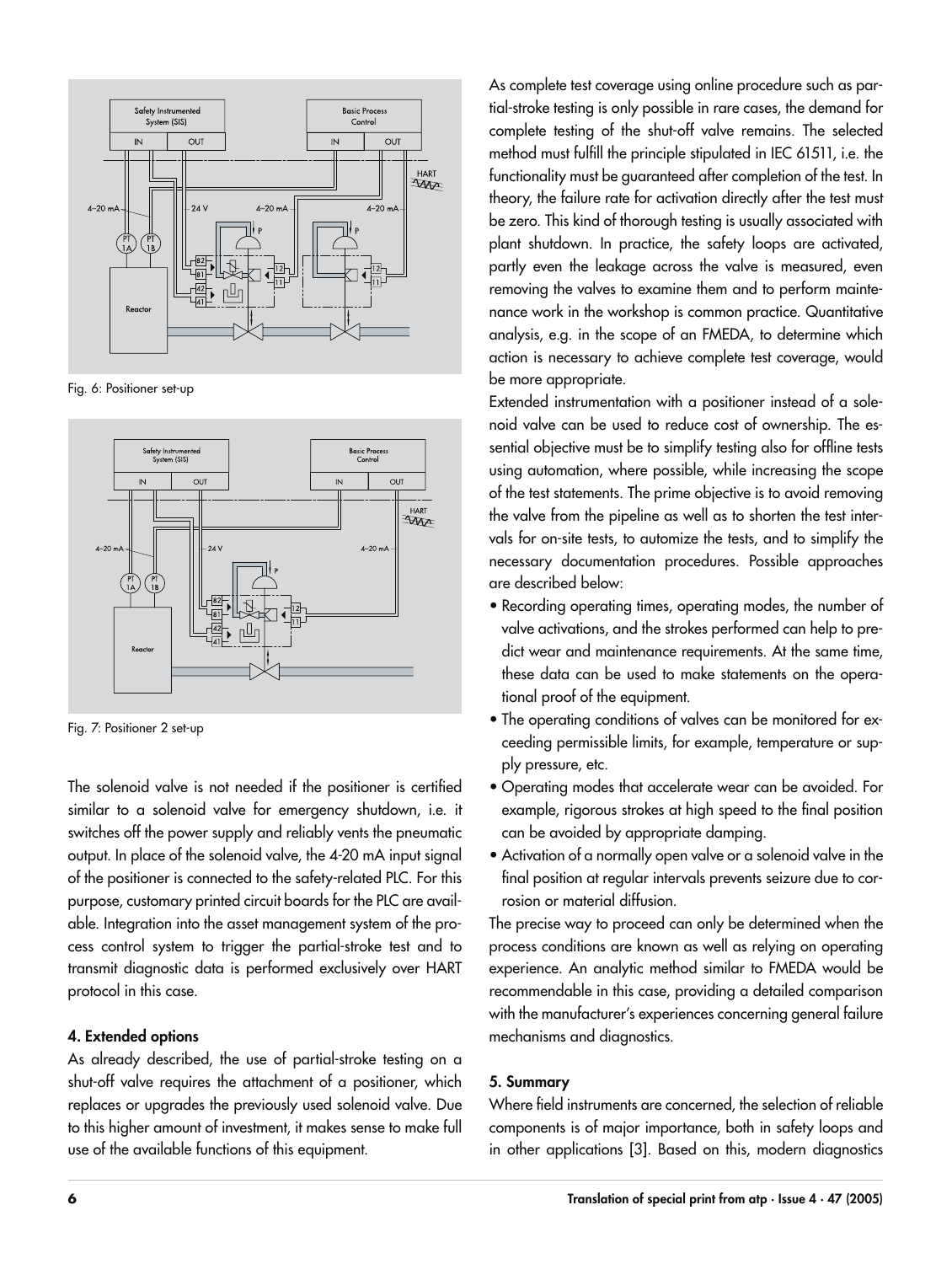can be used to reduce costs. Online tests can be used to pro long test intervals. The successful application of diagnostics requires a precise analysis of possible sources of failure and the exact comparison with available diagnostic methods. To fulfill these requirements, a process similar to an FMEDA is pro posed, performed together by the plant operator and manu facturer. The tests can be validated using customary compo nents available on the market. The method concerned and the applied diagnostics can also be used for inspection during plant shutdown.

#### Literature

- [1] Karte, T., Nebel, E., Dietz, M., Essig, H.: Reliability data and the use of control valves in the process industry in accordance to IEC 61508/61511, atp 2/2005
- [2] Kiesbauer, J.: New integrated diagnostics strategy for digital positio ners, atp 46 (2004), H. 4, p. 40 - 48
- [3] König, G., Kiesbauer, J.: Erst die Hardware, dann die Software, CAV 7/2003
- [4] Marszal, E., Scharpf, E.: Safety Integrity Level Selection. Research Triangle Park, ISA, 2002
- [5] Mostia, W. L.: Ins and Outs of Partial Stroke Testing. 5 September 2001
- [6] Mostia, W. L.: Partial Stroke Testing, Simple or Not. Control Magazine, November 2003
- [7] Summers, Angela E.: Partial-Stroke Testing of Block Valves. Control Engineering Nov 2000
- [8] Pepperl & Fuchs: Safety Integrity Level Manual, edition 2004



Dr. rer. nat. Thomas Karte is responsible for application engineering for electropneumatic devices at SAMSON AG in Frankfurt. He is a member of the expert committee of GMA 4.14 concerning valves for flowing media, DKE committee K 963, and Working Group 6 of IEC SC65B. SAMSON AG · MESS- UND REGELTECHNIK Weismüllerstr. 3, 60314 Frankfurt am Main, Germany Phone: +49 69 4009-2086 · E-mail: tkarte@samson.de



Dipl. Ing. (FH) Karl-Bernd Schärtner (54) is Head of the Central Department of Pneumatics Development at SAMSON AG. SAMSON AG, E4 Dept., Weismüllerstr. 3, 60314 Frankfurt am Main, Germany Phone: +49 69 4009-1320, E-mail: kschaertner@samson.de